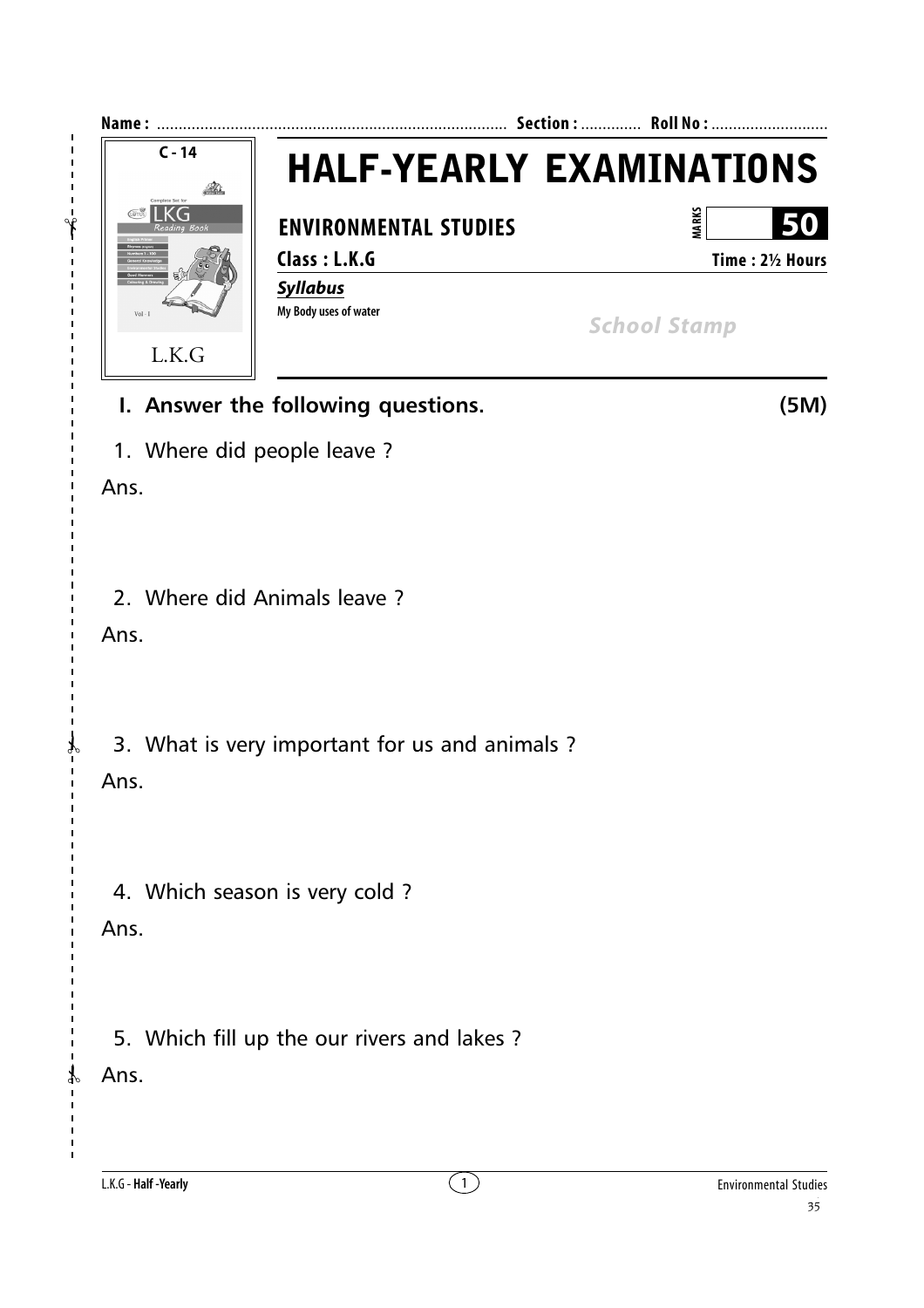## **II. Look at the picture and Identify the correct season. (4M)**

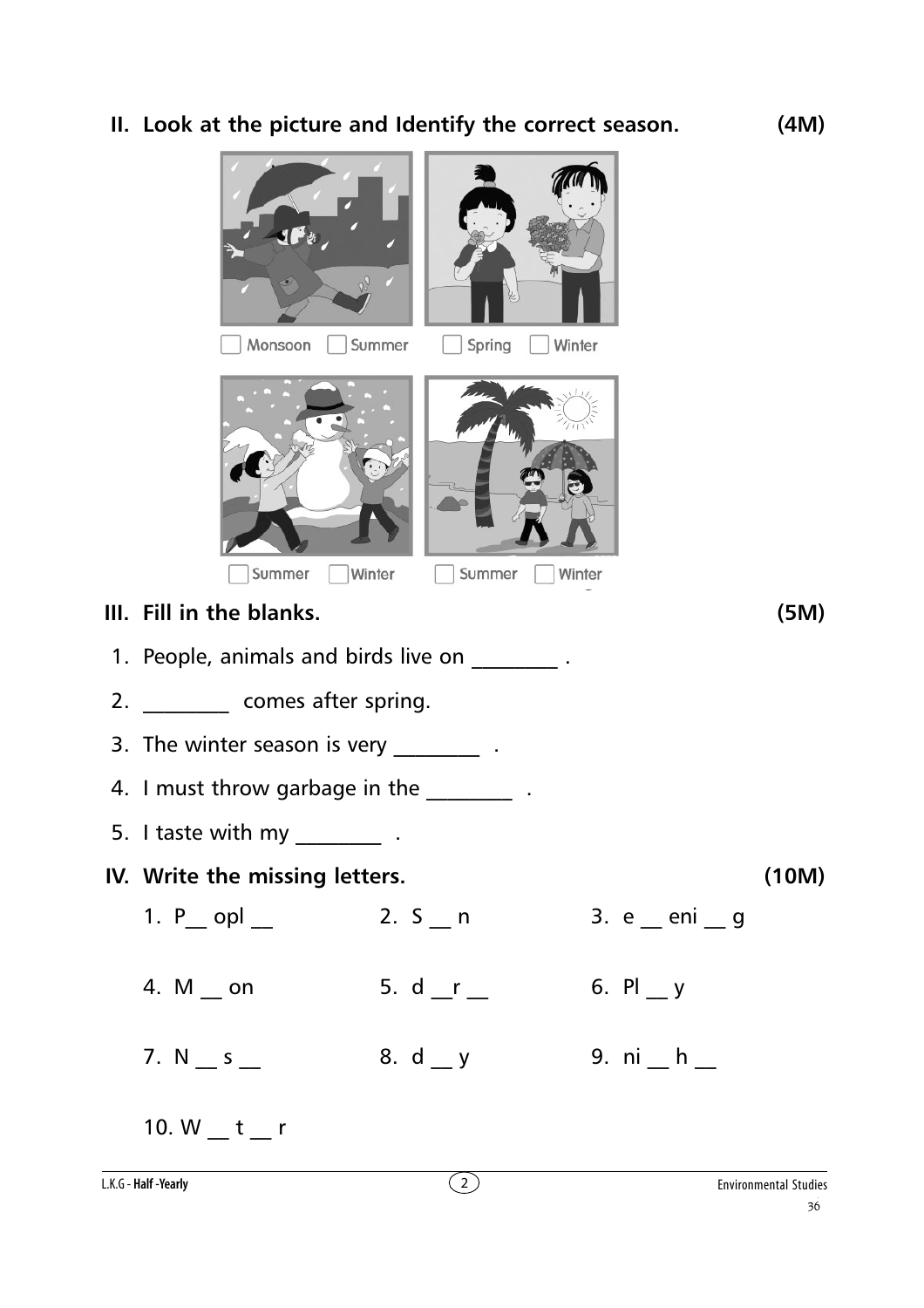